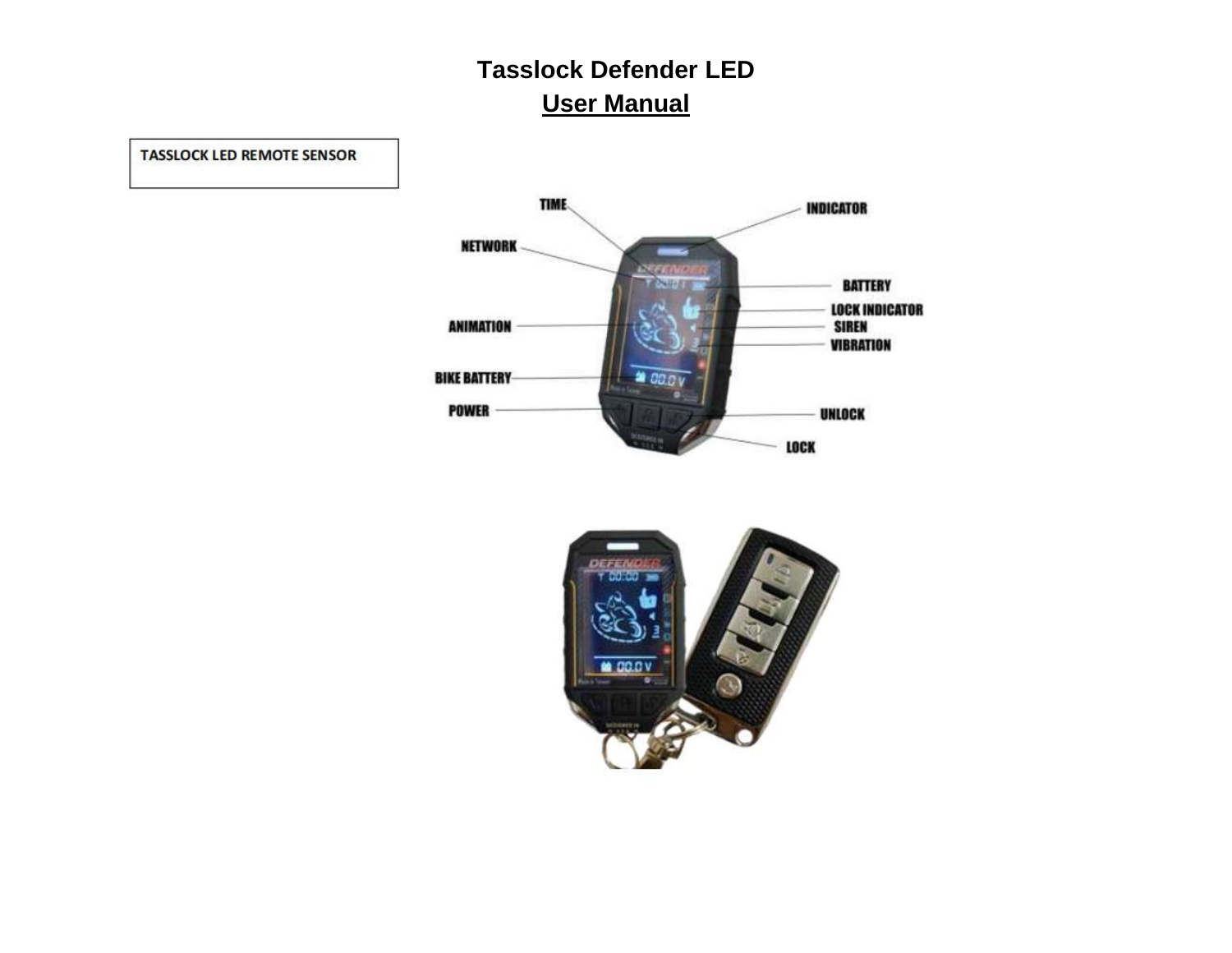### **Remember without the ignition confirmation sound the motorcycle will not start.**

### **Auto and manual unlock**

- 1. After turning off the engine Motorcycle will be locked automatically once the remote moves away 5 meters plus distance. Motorbike indicator will flash once for confirmation.
- 2. Motorcycles will be automatically unlocked when the main remote comes in the 5 meters range.
- 3. To unlock manually press 1 1 time. The notification will sound and indicators will flash twice.
- 4. To lock manually press **1** 1 time. The notification will sound and indicators will flash once.
- 5. To activate the silent lock mode press and hold  $\blacksquare$  for 2 seconds. Indicators will flash once and the motorcycle will be locked in silent mode.
- 6. To activate the silent unlock mode press and hold 2 seconds. Indicators will flash twice and the motorcycle will be unlocked in silent mode.
- 7. In case of no confirmation sound after key in press  $\bullet$ once.
- 8. To activate PKE (Passive Keyless Entry) Mode press twice. Motorbike ignition will turn on with confirmation sound.
- 9. In case of any unwanted or threatening situation press and run away. The engine will be immobilized and will not start.
- 10. To turn off the engine silently press and hold for 2 seconds.
- 11. Built in LED indicator will show lock status. If it blinks Red it means the motorcycle is locked. If Blue it means unlocked.
- 12. To locate your motorcycle from a distance press **.** The indicators will flash and notification will sound 5 times.
- 13. The device will automatically be armed once the ignition is turned off. Moving away for 5 meters will immobilize the engine.
- 14. Press and hold  $\bullet$  for 3 seconds to check the main remote battery level. The blinker will flash according to battery level. 6 times means full charge, 1 time means low battery.
- 15. After pressing  $\blacksquare$  or  $\blacksquare$  if there is no light blinking it means the remote is out of range. But the motorcycle is still immobilized.
- 16. While using backup remote to start the motorcycle must

press  $\bullet$  to activate the ignition.

17. In case of any unwanted or threatening situation press and run away. The engine will be immobilized and will not start. A 125 dB alarm will be triggered.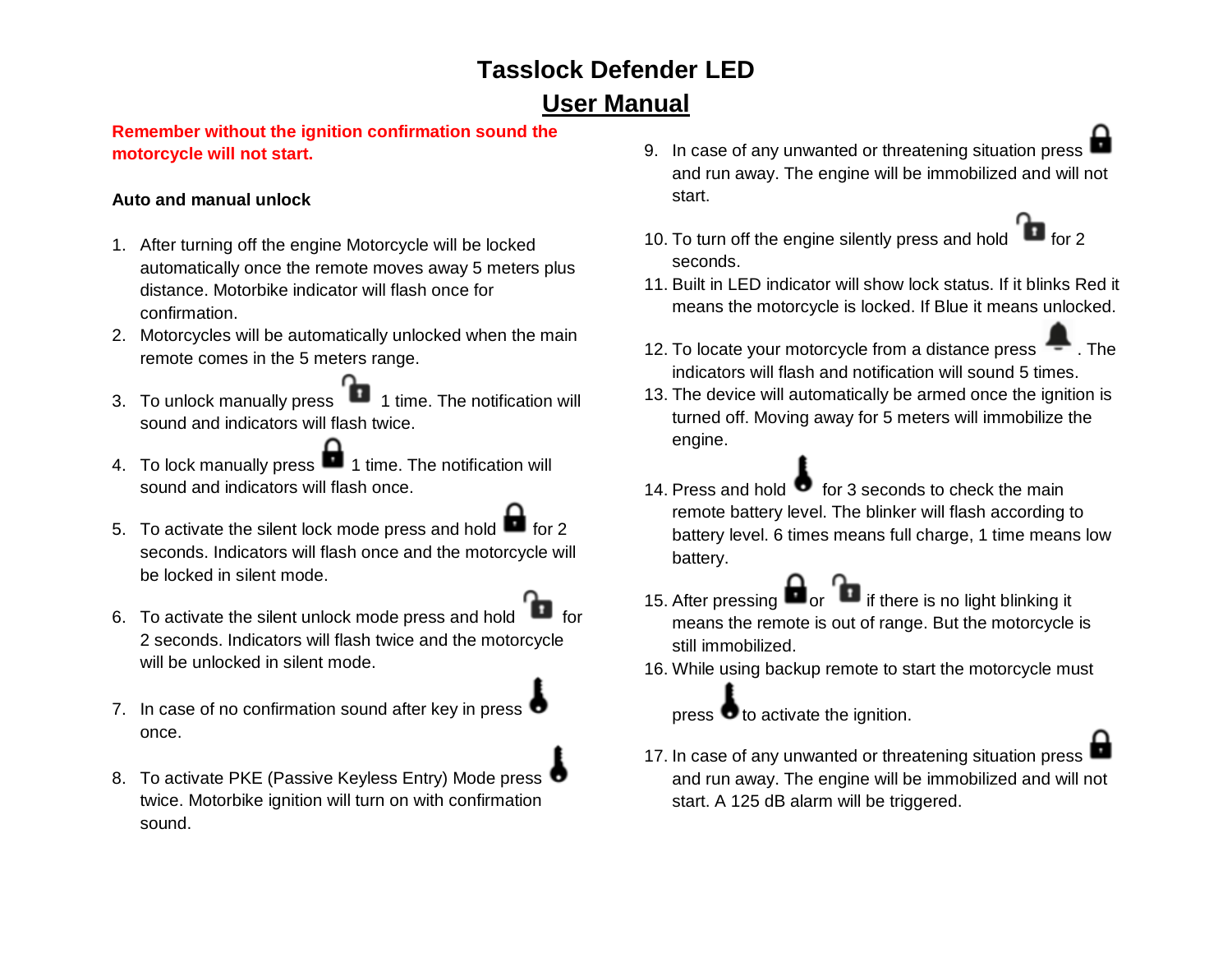- 18. While riding in PKE mode press **that** to turn off the engine.
- 19. If robbers snatch motorcycle while driving in PKE mode

press **once.** The engine will be immobilized and a 125 dB alarm will be triggered.

20. To change the vibration sensitivity mode press and hold

and then press  $\blacksquare$  3 times and release both buttons. Notification will sound 3 times. It means now the motorcycle vibration sensitivity level is set to level 3. Same way you can choose between level 1 and level 5.

21. To activate remote silent mode press and hold  $\blacksquare$  for 5 seconds. The remote will vibrate confirming the silent

mode. To deactivate press and hold for 5 seconds. The remote will sound alarm confirming the deactivation.\

22. To change auto unlock range press and hold  $\bullet$  and then

press 21 times for 1 meter, 22 times for 2 meters, 23 times for 3 meters, 24 times for 4 meters and 25 times for 5 meters.

23. To turn on hazard warning light press **then** press and

hold  $\bullet$  until the notification sound. To turn off ress  $\bullet$ once.

**Some important features. (Motorbike ignition should be turned on)** 

1. Turning on Indicator notification: Press and hold  $\bullet$  and

then press  $\Box$  3 times, then release both. Indicator light will flash 3 times for confirmation.

2. Turning off Indicator notification: Press and hold  $\bullet$  and

then press  $\begin{array}{|c|} \hline \end{array}$  4 times, then release both. Indicator light will flash 4 times for confirmation.

3. Turning on parking lock: Press and hold  $\bullet$  and then

press **5** times, then release both. Indicator light will flash 5 times for confirmation.

4. Turning off parking lockPress and hold  $\bullet$  and then press Ъ 6 times, then release both. Indicator light will flash 6

times for confirmation.

5. Turning on Builtin lock: Press and hold  $\bullet$  and then press 7 times, then release both. Indicator light will flash 7 times for confirmation.

6. Turning off Builtin lock: Press and hold  $\bullet$  and then press Ъ 8 times, then release both. Indicator light will flash 8

times for confirmation.